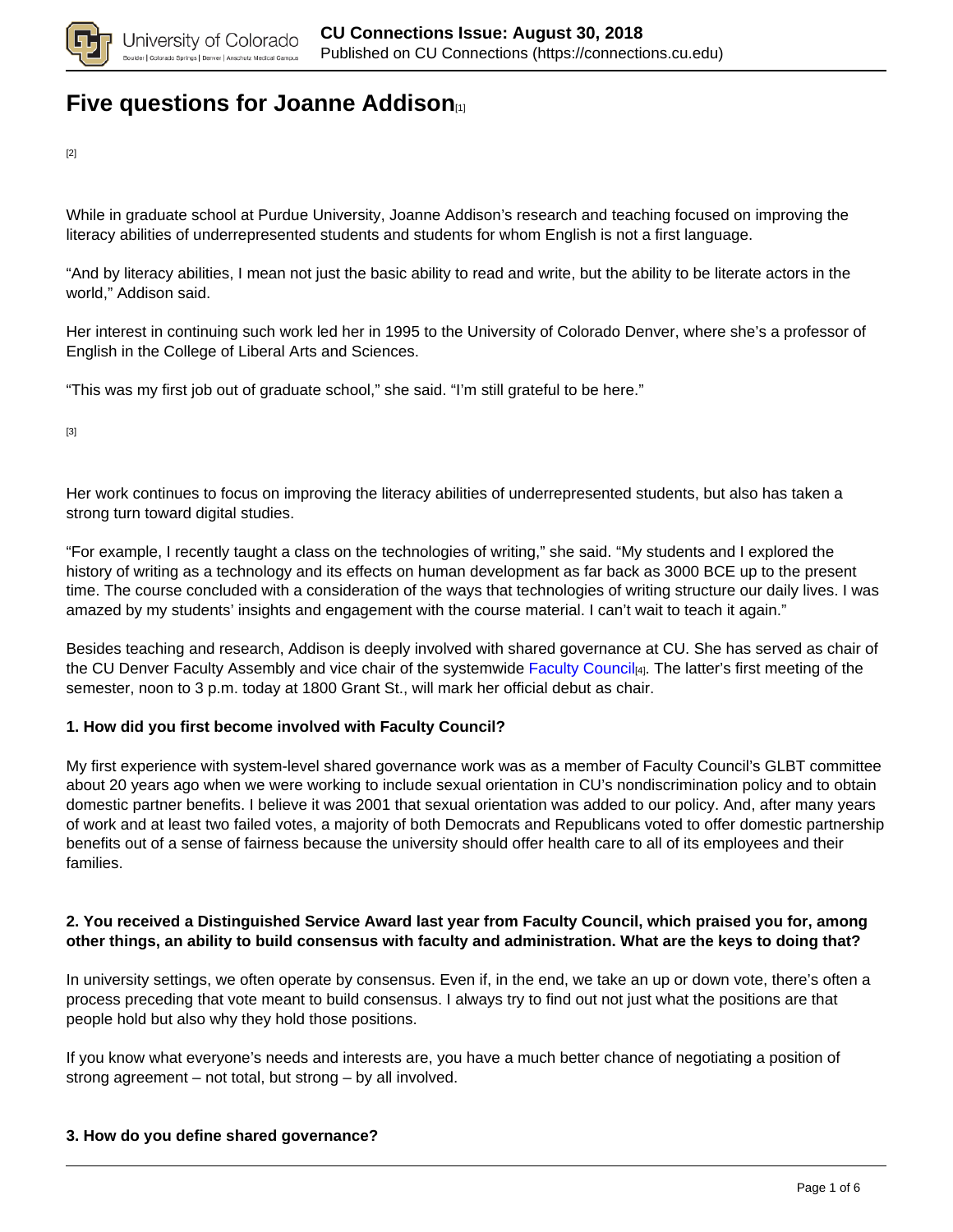

For me, shared governance means that we all share in the rights and responsibilities of making CU the best university system it can be. And that requires us to take the time to involve as many different voices at as many different levels as possible in the decision-making process, even when it's not easy or convenient.

A culture of shared governance needs to be nurtured, respected and periodically assessed for effectiveness. Perhaps the hiring of a new president marks a significant opportunity for us to assess the health of our shared-governance practices.

### **4. How do you expect the Faculty Council to be involved in the search for the next CU president?**

Faculty Council doesn't have an official role in the search process, although I certainly hope that we will be one of the central voices in this process. To this end, we are working to bring two regents to one of our first meetings to talk about the search and what we'd like to see in our next president.

I do hope that faculty members from all four campuses, nominated by their respective Faculty Assemblies, have a seat on the search committee. While we are all part of the same system, our campuses are distinctive enough in mission and vision that having representatives from each campus is important to the process.

If we have a search committee composed of many different stakeholders who are willing to engage in a consensusbuilding process to identify the top candidates to send to the regents, we have a much better chance of picking the right person.

### **5. I read that, as chair of the CU Denver Faculty Assembly, you once invited Milo the Lynx to one of your meetings. How did that come about?**

[5]

I'm a little biased here, but Milo is clearly the best of all of the CU mascots!

Milo is the result of an initiative by our students to build community and identity for the Denver campus. They put so much work into this effort that I wanted our faculty to meet Milo.

Since then, our students have continued to impress us with their drive to build community and identity on our campus most recently with the building of the Lola and Rob Salazar Wellness Center, which is another student-led initiative. Go Lynx!

## **Employee Services now accepting Tuition Assistance Benefit forms for Fall 2018**[6]

[7]

With the University of Colorado's fall semester underway, you or your dependent may be taking classes at a CU campus. CU helps you save on tuition rates with the Tuition Assistance Benefit.

### **What is the Tuition Assistance Benefit?**

This benefit provides employees and their dependents tuition at a discounted rate for most CU credit-bearing courses,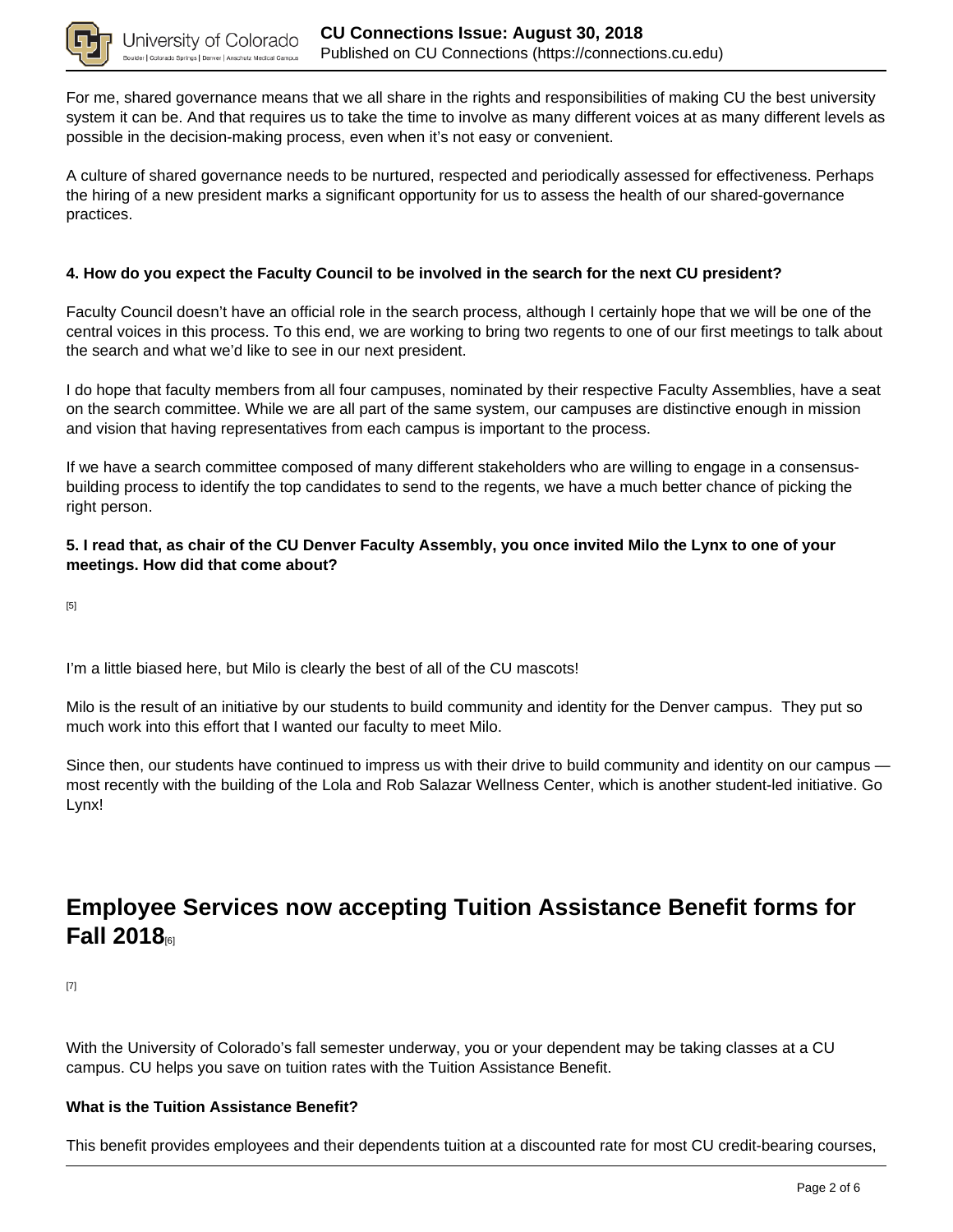

in an effort to provide accessible educational opportunities.

In order to receive the Tuition Assistance Benefit, eligible employees must meet each individual step-by-step deadline listed on our website $_{[8]}$  for their campus of registration, as well as follow all policies $_{[9]}$ .

PLEASE NOTE: The benefit only applies to the cost of tuition. Employees are responsible for any remaining costs and campus student fees, in addition to applicable taxes per IRS guidelines[10].

### **How much of a discount can I receive?**

Employees may waive up to nine credits per academic year for undergraduate and graduate classes on any CU campus, regardless of campus of employment.

Dependents can choose between two tuition benefit options: **Option A – Home Campus** or **Option B – Other Campus**.

**Option A** applies to a dependent attending class on the employee's campus. CU Boulder employees can receive a 30 percent tuition discount for their dependents, while other campuses can waive up to nine credits per academic year.

**Option B** allows dependents to attend undergraduate classes at other CU campuses. Eligible employees will receive around \$270 per credit hour for up to nine credits, adding up to \$2,430 per academic year.

#### **What classes can I take with the benefit?**

Employees can take eligible undergraduate and graduate classes on any campus.

Dependent classes depend on the option they choose. If a dependent uses Option A – Home Campus, they may take eligible undergraduate and graduate classes. Under Option B – Other Campus, dependents may only take eligible undergraduate classes.

#### **Do I have to be pursuing a degree to use this benefit?**

You do not have to be a degree-seeking student to enjoy this benefit. Apply before the semester begins by completing a non-degree application to take classes informally. You must be enrolled as a student on the campus you are attending and taking a credit-bearing course to use the benefit.

#### **How do I apply?**

Visit the Tuition Assistance website<sub>[8]</sub> to fully understand how the benefit works before you apply. Log in to your campus portal.[11] Select the **NavBar** icon in the top right hand corner. Select **CU Resources** Select **Forms** Select **Tuition Assistance Benefit Form** under the Career Advancement tab. If a dependent is using this benefit, the employee must waive their benefit for the academic year and submit the Tuition Assistance Benefit form on the dependent's behalf.

If your dependent is not listed on your CU medical, dental or life insurance, complete the Dependent Eligibility Verification Form<sub>[12]</sub> and attach it to your Tuition Assistance Benefit form in the portal.

#### **When is the Fall 2018 deadline to apply?**

 **Campus of Attendance Tuition Assistance Benefit Form submission deadline** CU Denver/Anschutz Sept. 5 UCCS Sept. 6 CU Boulder Sept. 14 Start saving<sub>[8]</sub>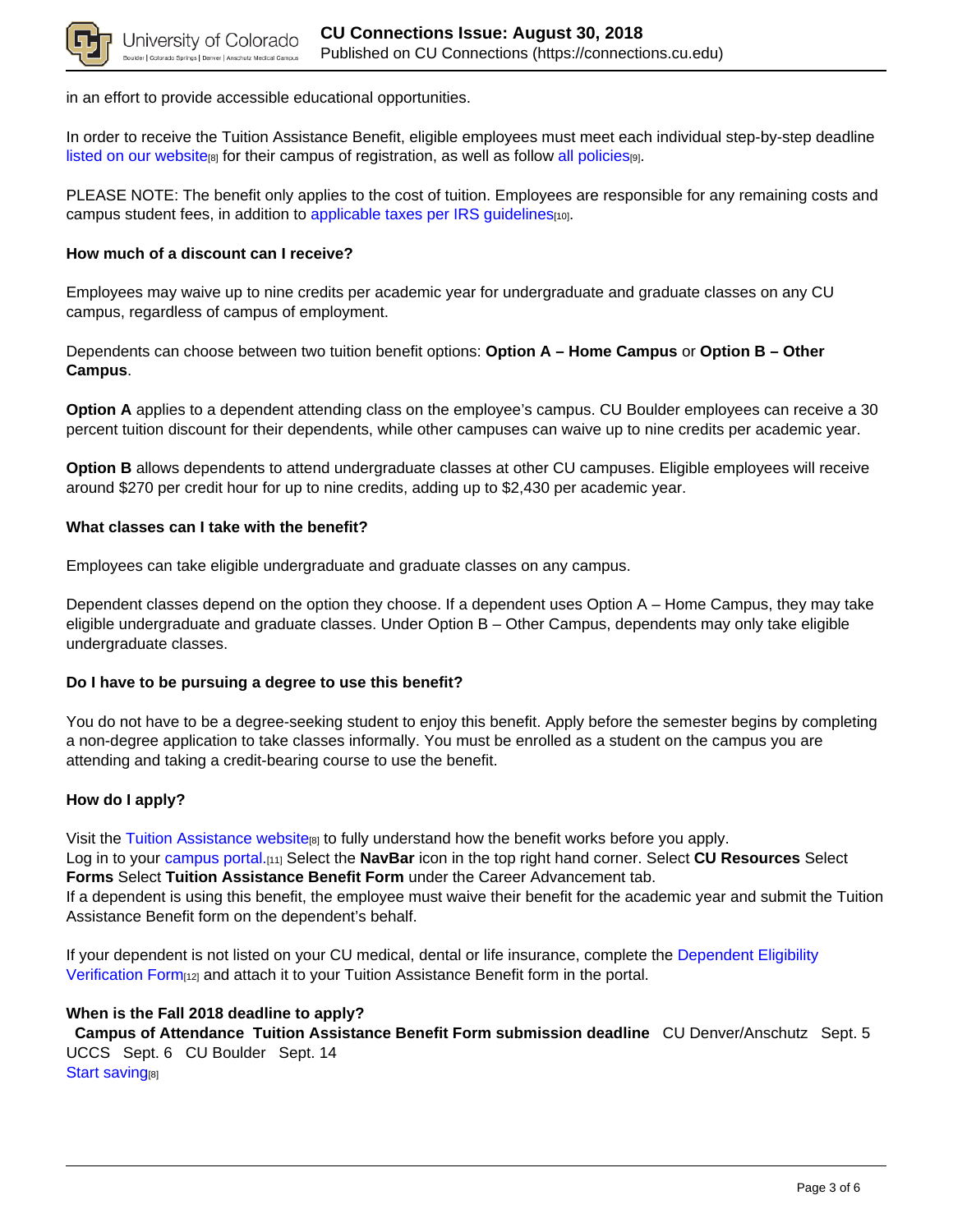

## **CU scientists testing world's fastest blade runner** [13]

## **College collaborates to present CU Bernstein at 100** [14]

## **Reddy meets with alumni, advocates in Denver luncheon**[15]

## **Mountain Lion Fieldhouse ribbon-cutting set for Sept. 5**[16]

## **International commodities symposium focuses on real-world application**

# **LGBTQ faculty, staff, allies team for Something Queer 2018**[18]

[19]

Submitted by Edward Cannon, clinical associate professor, CU Denver School of Education and Human Development

Some 80 members of the CU Denver|Anschutz Medical Campus community convened at the Fulginiti Pavilion for Bioethics and Humanities for Something Queer, the third annual back-to-school gathering of LGBTQ faculty, staff and allies.

The Aug. 16 event offered a networking opportunity, critical information and social support for new and seasoned faculty and staff to connect, to engage and to learn about cross-campus and cross-city happenings.

Daniel Ramos – executive director of One Colorado, an LGBTQ advocacy organization – delivered the keynote.

Participants were greeted by representatives from local LGBTQ organizations, who shared with them all the important things happening in and around Denver and across Colorado that relate to the community.

Sponsored by the CU Denver Office of Diversity and Inclusion – and funded by the President's Diversity Fund for Development and Support, as well as the CU School of Medicine ODI and the School of Dental Medicine – the event also is a time to reflect on the successes of the past year, as well as to look to the challenges yet to come.

Following an introduction by Shanta Zimmer, associate dean for diversity and inclusion at the School of Medicine, Brenda Allen, vice chancellor for diversity and inclusion, spoke about the important role that LGBTQ faculty, staff and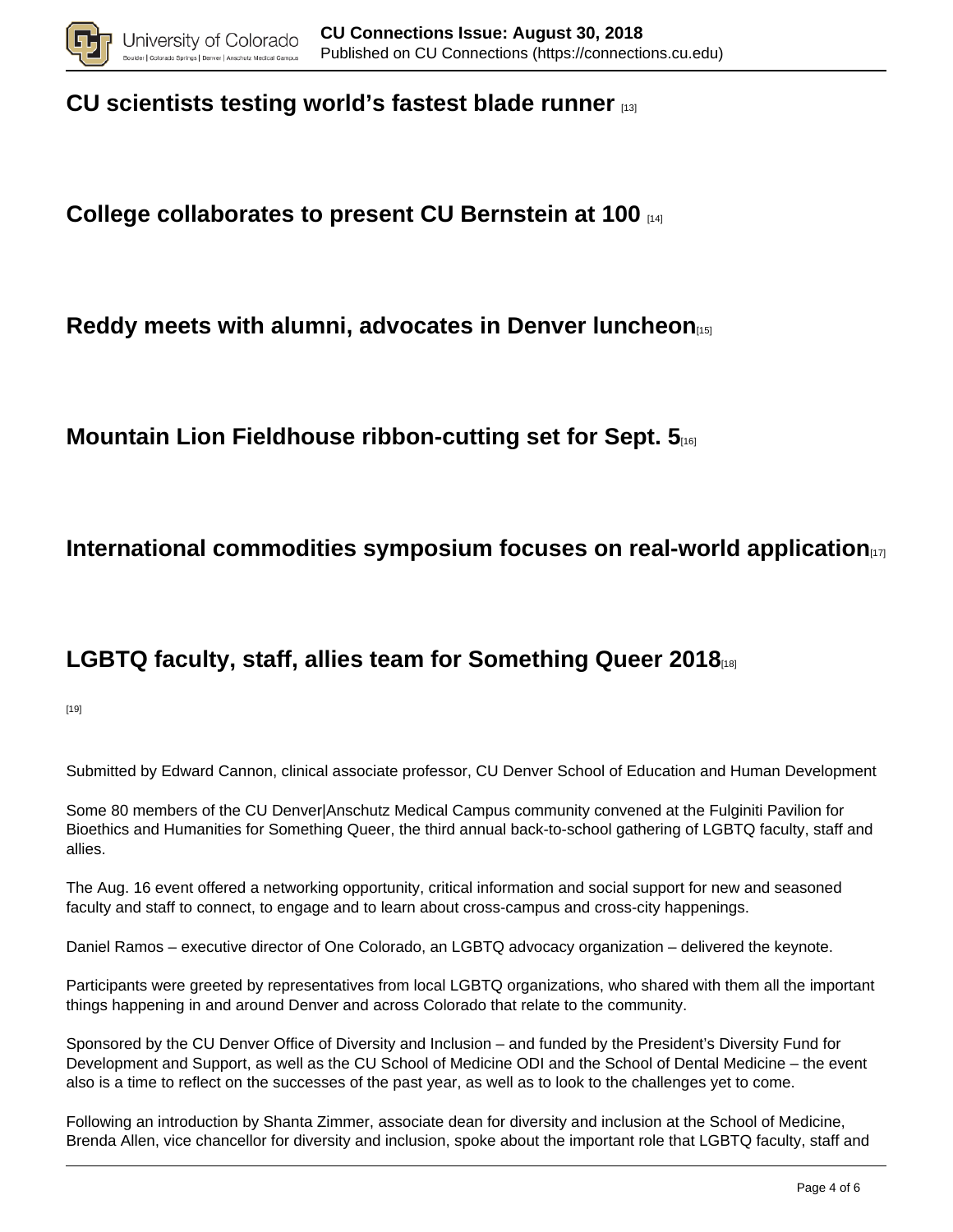

allies play in the university. Allen also described how this event is an embodiment of many elements of the university's strategic plan.

The event's organizer, Edward Cannon, clinical associate professor in counseling at CU Denver's School of Education and Human Development, recognized committee members Stephanie Flores, Alicia Hinshaw and Mimi Munroe. He introduced One Colorado's Daniel Ramos, who gave remarks.

The crowd convened in front of the Fulginiti Pavilion for a group photo with a 30-by-50-foot rainbow flag made available by US Bank. There also was time for eating, drinking and mingling as new and seasoned CU Denver|Anschutz Medical Campus community members shared stories, milestones and goals for the upcoming academic year.

### **Testimonial from a participant:**

I want to thank you and all the people who were involved in putting together the "Something Queer" event. It was very informative and well-organized. As I shared on my social media, I am so lucky for the opportunity to work for an institution that allows me to be myself and be proud of it.

The former first lady Michele Obama once stated, "When they go low, we go high." Words that will always stay with me, this type of event means a lot for our community. They are so relevant as people around the world continue to face violence and inequality — and sometimes torture, even execution — because of who they love, how they look or who they are. It is up to all of us to "Rise Up" and work towards a world where all people can enjoy their rights fully. Thank you so much again for creating something very special.

### **Sarcoma team delivers 'best-in-world' care**[20]

## **CU Anschutz expands health care education through MOOCs**[21]

**Provencio-Vasquez to lead College of Nursing**[22]

**Jokerst named CU Boulder police chief**[23]

**Bailey named SCWCC Business Leader of the Year**[24]